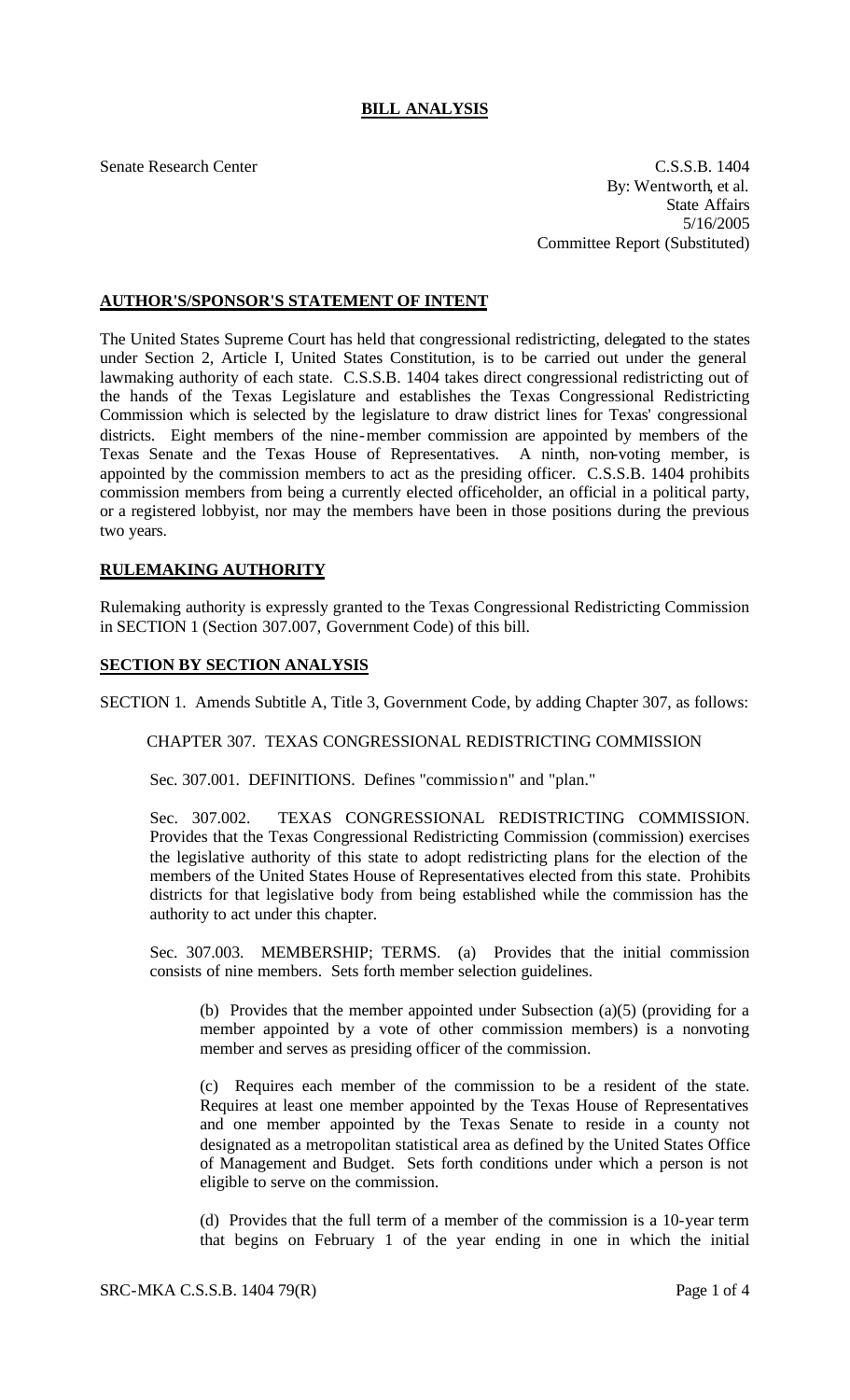appointment to the position is required to be made and expires on January 31 of the next year ending in one.

Sets forth requirements and guidelines for filling a vacancy on the commission.

(f) Requires the members of the commission appointed under Subsections  $(a)(1)$  -(4) to be appointed not earlier than January 25 or later than January 31 of each year ending in one. Requires the member appointed under Subsection (a)(5) to be appointed not later than the 30th day after the commission convenes under Section 307.008(b). Requires the supreme court make an appointment if a member is not appointed in the time provided by this subsection.

Sec. 307.004. OATH. Requires each person to take and subscribe to the constitutional oath of office before serving on the commission.

Sec. 307.005. POLITICAL ACTIVITIES PROHIBITED. Prohibits a member of the commission from campaigning for elective office or from actively participating in or contributing to the political campaign of a candidate for a state or federal elective office while a member of the commission.

Sec. 307.006. OPERATION OF COMMISSION. (a) Requires the legislature to appropriate sufficient money for the compensation and payment of the expenses of the commission members and any staff employed by the commission.

(b) Requires the commission to be provided access to statistical or other information compiled by the state or its political subdivisions as necessary for the commission's reapportionment duties.

(c) Requires the Texas Legislative Council, under the direction of the commission, to provide the technical staff and clerical services that the commission needs to prepare its plans.

Sec. 307.007. DUTIES. Requires the commission to adopt rules to administer this chapter and to comply with Chapters 551 (Open Meetings) and 552 (Public Information).

Sec. 307.008. ADOPTION OF PLAN. (a) Provides that a redistricting plan or modification of a redistricting plan is adopted by a vote of not fewer than five members of the commission.

(b) Requires the commission to convene on the first business day after January 31 of each year ending in one to adopt a redistricting plan for the members of the United States House of Representatives elected from this state not later than June 15 of that year, unless the federal decennial census is delivered to the appropriate officials of this state after May 1 of that year, in which event the commission is required to adopt the redistricting plan not later than the 75th day after the date the census is delivered.

(c) Requires the chief justice of the supreme court, if the commission does not adopt a plan within the time required by Subsection (b), to appoint a person to service as an additional voting member of the commission, not later than the second day after the deadline for commission action prescribed by Subsection (b). Requires the person appointed to be eligible to serve on the commission. Provides that the term of a member appointed under this section expires on the same day as the other voting members of the commission.

(d) Requires the commission, following appointment of a member under Subsection (c), to adopt a redistricting plan not later than the 45th day after the date of the deadline for commission action prescribed by Subsection (b).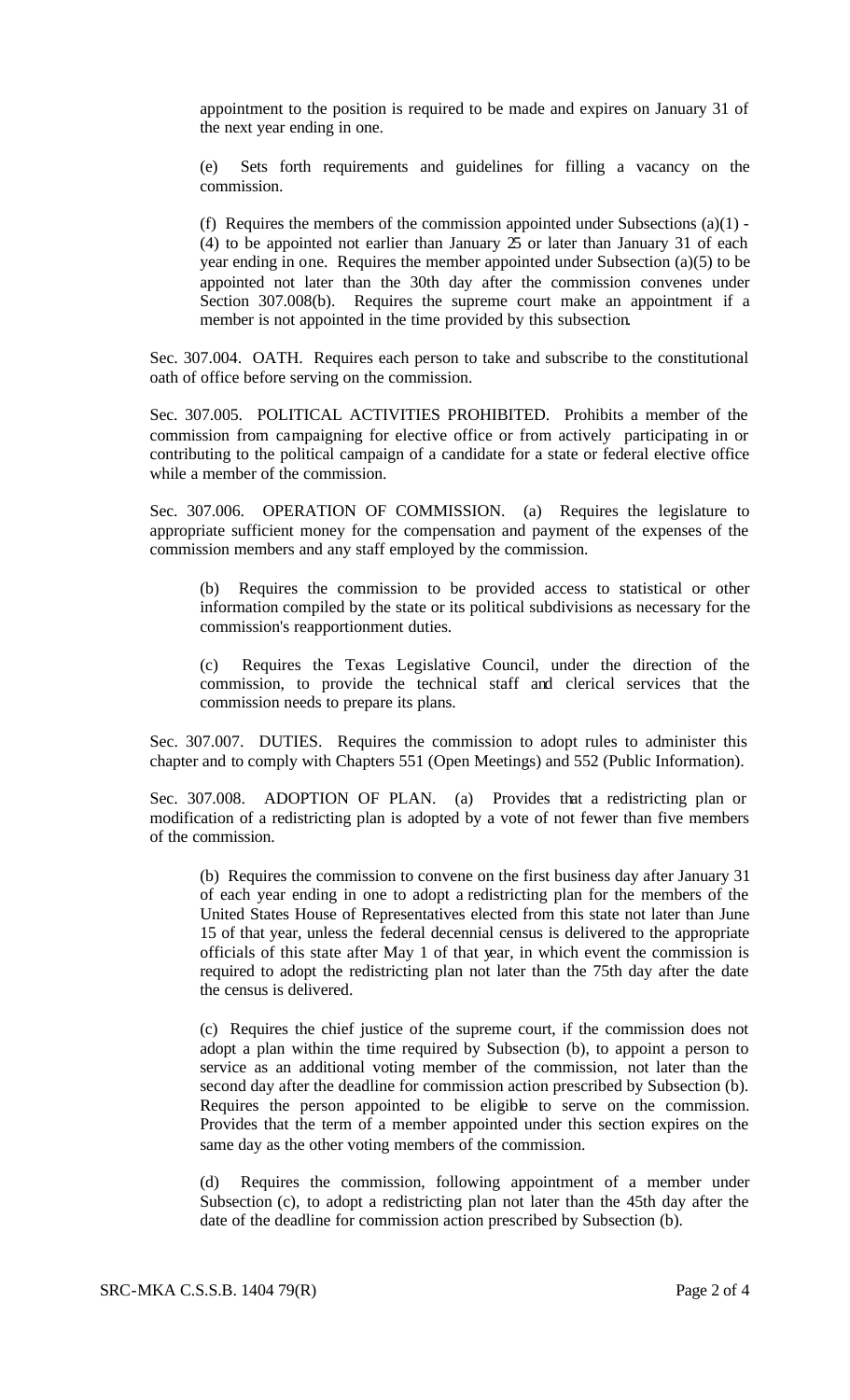(e) Provides that, if the commission does not adopt a plan within the time required by Subsection (d), the commission's authority to adopt a plan is suspended. Requires the supreme court to adopt the plan not later than the 45th day after the date of the deadline for commission action prescribed by Subsection (d).

Sec. 307.009. MODIFICATION OF PLAN; ADDITIONAL ACTION. (a) Authorizes the commission to reconvene on the motion of at least four of its voting members filed with the secretary of state at any time after the adoption of the initial congressional redistricting plan to modify that plan if the plan becomes unenforceable by order of a court or by action of any other appropriate authority or is subject to legal challenge in a court proceeding. Requires the commission, in modifying a plan, to comply with all applicable standards imposed by this chapter, but does not limit its authority to modifications necessary to correct legal deficiencies.

(b) Authorizes the commission to reconvene in the manner provided by Subsection (a) to adopt a plan if the supreme court does not adopt a plan for the applicable body in the time provided by Section 307.008(e), if the supreme court is required to adopt a plan for that body because the commission did not adopt an initial plan for that body as required by Section 307.008(d).

Sec. 307.010. PLAN REQUIREMENTS. (a) Sets forth requirements for a redistricting plan or modification of a plan adopted under this chapter.

(b) Prohibits the commission or the supreme court from drawing a redistricting plan purposely to favor or discriminate against a political party or any other group.

(c) Requires the commission to prepare and publish a report that includes certain information for each plan or modification of a plan adopted by the commission.

(d) Requires the commission to make a copy of a report prepared under this section available to the public.

Sec. 307.011. SUBMISSION OF PLAN. Requires the commission to submit an adopted plan or modification of a plan to the governor, the secretary of state, and the presiding officer of each house of the legislature.

Sec. 307.012. CESSATION OF OPERATIONS. (a) Requires the commission, following the initial adoption of a plan or modification of a plan, to take all necessary steps to conclude its business and suspend operations until the commission reconvenes as provided by Section 307.009 if it does reconvene.

(b) Requires the commission to prepare a financial statement disclosing all expenditures made by the commission. Requires the official record of the commission to contain all relevant information developed by the commission in carrying out its duties, including maps, data, minutes of meetings, written communications, and other information.

(c) Provides that after the commission suspends operations, the secretary of state becomes the custodian of its official records for purposes of election administration. Provides that any unexpended money from an appropriation to the commission reverts to the general revenue fund.

Sec. 307.013. CHALLENGES TO PLAN. (a) Authorizes any person aggrieved by a plan or modification of a plan to file a petition with the supreme court challenging the plan after the plan or modification is adopted by the commission or supreme court.

SRC-MKA C.S.S.B. 1404 79(R) Page 3 of 4 (b) Provides that the supreme court has original jurisdiction to hear and decide cases involving congressional redistricting, including a plan adopted by the supreme court under this chapter. Authorizes a member of the court to recuse himself or herself from a redistricting case because the member has participated or might participate in the adoption of a redistricting plan. Provides that this